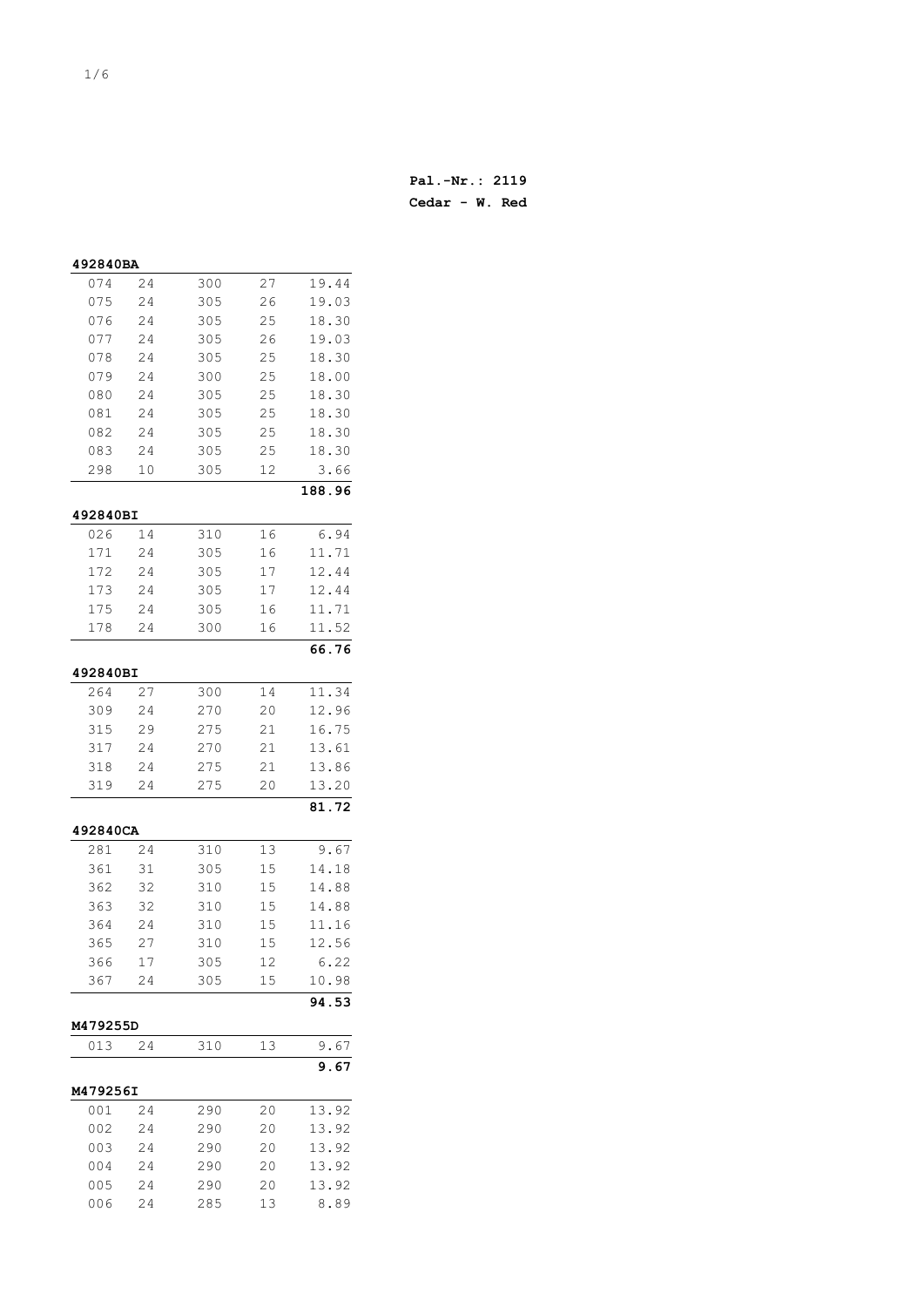| 492840DD        |    |     |          |               |
|-----------------|----|-----|----------|---------------|
| 092             | 12 | 365 | 14       | 6.13          |
| 093             | 24 | 365 | 15       | 13.14         |
| 094             | 24 | 365 | 15       | 13.14         |
| 095             | 24 | 365 | 16       | 14.02         |
| 096             | 24 | 365 | 16       | 14.02         |
| 097             | 24 | 365 | 16       | 14.02         |
| 098             | 24 | 365 | 16       | 14.02         |
| 220             | 24 | 365 | 17       | 14.89         |
| 221             | 24 | 365 | 18       | 15.77         |
| 384             | 24 | 350 | 17       | 14.28         |
| 386             | 12 | 355 | 16       | 6.82          |
| 388             | 21 | 360 | 16       | 12.10         |
| 390             | 14 | 365 | 15       | 7.67          |
| 391             | 24 | 365 | 14       | 12.26         |
| 392             | 24 | 365 | 15       | 13.14         |
| 393             | 20 | 360 | 14       | 10.08         |
| 394             | 24 | 365 | 14       | 12.26         |
|                 | 12 | 365 |          |               |
| 406             |    | 365 | 16<br>16 | 7.01<br>14.02 |
| 407<br>408      | 24 | 365 |          |               |
|                 | 24 |     | 18       | 15.77         |
|                 |    |     |          | 244.56        |
| <b>492840EE</b> |    |     |          |               |
| 246             | 4  | 285 | 18       | 2.05          |
| 345             | 24 | 395 | 18       | 17.06         |
| 352             | 24 | 400 | 15       | 14.40         |
| 395             | 17 | 390 | 16       | 10.61         |
| 409             | 24 | 395 | 16       | 15.17         |
| 410             | 24 | 395 | 17       | 16.12         |
| 411             | 15 | 390 | 14       | 8.19          |
| 412             | 24 | 395 | 15       | 14.22         |
|                 |    |     |          | 97.82         |
| 646435A         |    |     |          |               |
| 003             | 24 | 340 | 15       | 12.24         |
|                 |    |     |          | 12.24         |
|                 |    |     |          |               |
| 646485AE        |    |     |          |               |
| 071             | 24 | 355 | 16       | 13.63         |
| 072             | 24 | 355 | 16       | 13.63         |
| 073             | 24 | 355 | 16       | 13.63         |
| 074             | 24 | 355 | 15       | 12.78         |
| 075             | 24 | 365 | 15       | 13.14         |
| 076             | 29 | 355 | 16       | 16.47         |
| 077             | 19 | 355 | 15       | 10.12         |
| 078             | 24 | 355 | 16       | 13.63         |
| 079             | 24 | 355 | 16       | 13.63         |
| 283             | 24 | 330 | 25       | 19.80         |
| 284             | 24 | 330 | 26       | 20.59         |
| 286             | 24 | 330 | 19       | 15.05         |
| 287             | 24 | 330 | 26       | 20.59         |

24 330 26 20.59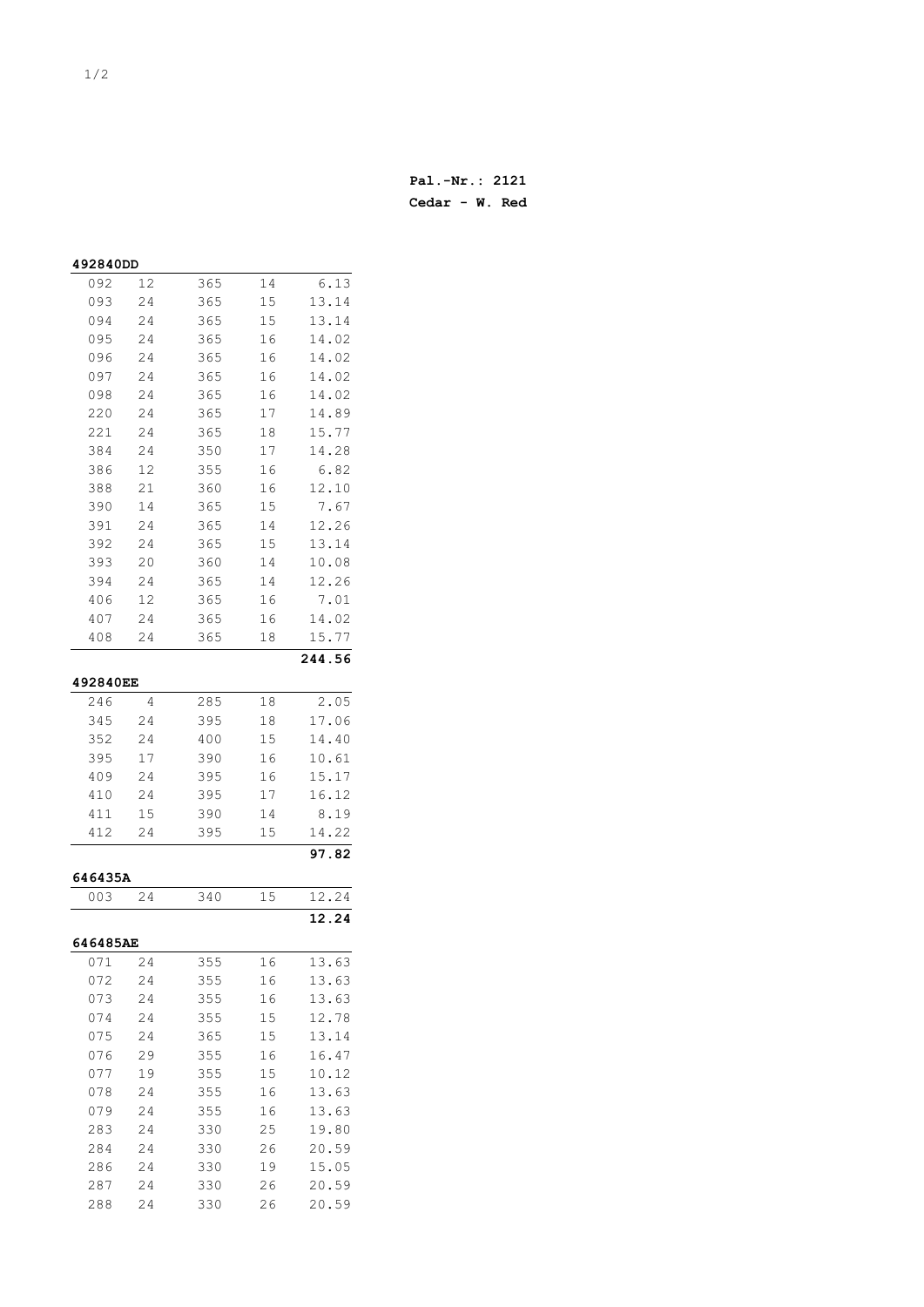| 2121       |          |            |          | 1,039.94       |
|------------|----------|------------|----------|----------------|
|            |          |            |          | 75.16          |
| 24         | 24       | 360        | 15       | 12.96          |
| 023        | 24       | 360        | 15       | 12.96          |
| 022        | 24       | 360        | 16       | 13.82          |
| 021        | 24       | 360        | 15       | 12.96          |
| 019        | 16       | 360        | 15       | 8.64           |
| 018        | 24       | 360        | 16       | 13.82          |
| M969548C   |          |            |          |                |
|            |          |            |          | 112.54         |
| 012        | 9        | 355        | 14       | 4.47           |
| 011        | 29       | 360        | 14       | 14.62          |
| 010        | 26       | 360        | 14       | 13.10          |
| 009        | 24       | 360        | 13       | 11.23          |
| 008        | 24       | 355        | 14       | 11.93          |
| 007        | 24       | 360        | 13       | 11.23          |
| 006        | 24       | 355        | 13       | 11.08          |
| 005        | 24       | 365        | 14       | 12.26          |
| 004        | 24       | 360        | 13       | 11.23          |
| 003        | 24       | 365        | 13       | 11.39          |
| M479255E   |          |            |          |                |
|            |          |            |          | 179.80         |
|            |          |            |          |                |
| 068<br>069 | 28<br>24 | 385<br>385 | 21<br>20 | 18.48          |
| 067        | 24       | 385        | 20       | 18.48<br>22.64 |
| 066        | 26       | 385        | 20       | 20.02          |
| 065        | 24       | 385        | 20       | 18.48          |
| 064        | 19       | 385        | 20       | 14.63          |
| 063        | 27       | 385        | 20       | 20.79          |
| 062        | 26       | 385        | 20       | 20.02          |
| 061        | 31       | 385        | 22       | 26.26          |
| 646485BC   |          |            |          |                |
|            |          |            |          | 317.82         |
| 303        | 24       | 355        | 29       | 24.71          |
| 302        | 24       | 355        | 31       | 26.41          |
| 301        | 24       | 335        | 30       | 24.12          |
| 300        | 24       | 340        | 31       | 25.30          |
|            |          |            |          |                |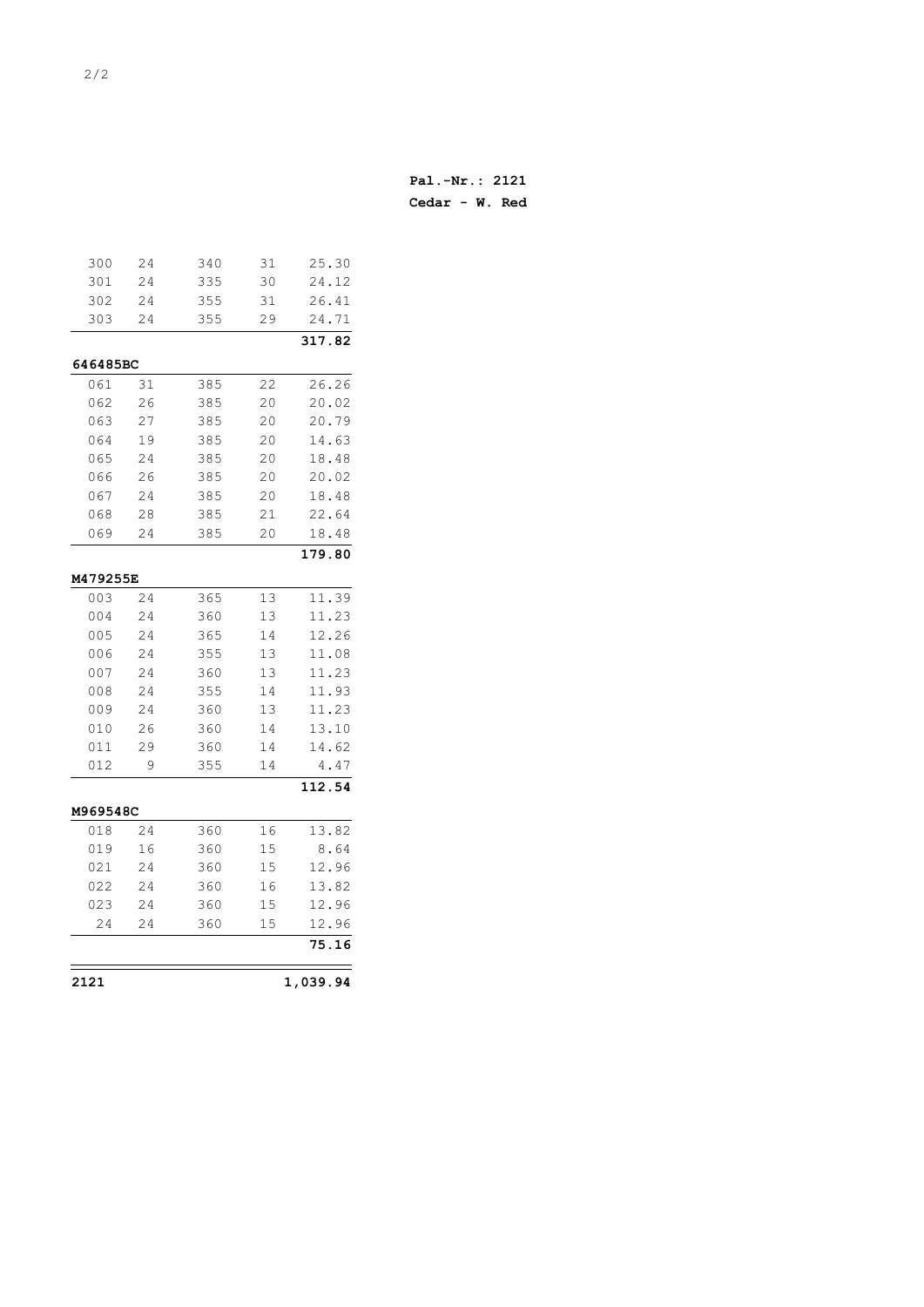| Pal.-Nr.: 2119   |  |  |
|------------------|--|--|
| $Cedar - W. Red$ |  |  |

| 007        | 24       | 290        | 19       | 13.22          |
|------------|----------|------------|----------|----------------|
| 008        | 24       | 290        | 19       | 13.22          |
| 009        | 24       | 290        | 18       | 12.53          |
| 010        | 24       | 290        | 18       | 12.53          |
| 011        | 24       | 290        | 19       | 13.22          |
| 012        | 24       | 290        | 12       | 8.35           |
| 013        | 24       | 295        | 20       | 14.16          |
| 014        | 24       | 290        | 20       | 13.92          |
| 016        | 24       | 290        | 20       | 13.92          |
| 017        | 24       | 290        | 20       | 13.92          |
| 018        | 14       | 290        | 20       | 8.12           |
| 019        | 24       | 290        | 14       | 9.74           |
| 020        | 24       | 295        | 19       | 13.45          |
| 021        | 24       | 290        | 18       | 12.53          |
| 022        | 24       | 295        | 19       | 13.45          |
| 023        | 24       | 290        | 15       | 10.44          |
| 026        | 24       | 285        | 15       | 10.26          |
| 027        | 24       | 290        | 15       | 10.44          |
| 036        | 24       | 295        | 18       | 12.74          |
| 037        | 24       | 300        | 18       | 12.96          |
| 038        | 24       | 300        | 20       | 14.40          |
| 043        | 10       | 305        | 13       | 3.97           |
| 044        | 24       | 290        | 15       | 10.44          |
| 047        | 24       | 295        | 15       | 10.62          |
| 048        | 15       | 290        | 15       | 6.53           |
| 050        | 24       | 295        | 16       | 11.33          |
|            |          |            |          |                |
|            |          |            |          |                |
| 073        | 24       | 285        | 11       | 7.52           |
| 074        | 24       | 295        | 15       | 10.62          |
|            |          |            |          | 397.04         |
| M766193D   |          |            |          |                |
| 038        | 24       | 300        | 16       | 11.52          |
| 039        | 24       | 300        | 15       | 10.80          |
| 040        | 24       | 300        | 16       | 11.52          |
| 041        | 24       | 300        | 15       | 10.80          |
| 042        | 24       | 300        | 16       | 11.52          |
| 043        | 24       | 295        | 16       | 11.33          |
| 051        | 24       | 300        | 16       | 11.52          |
| 052        | 24       | 300        | 16       | 11.52          |
| 053        | 24       | 300        | 15       | 10.80          |
| 054        | 24       | 300        | 15       | 10.80          |
| 055        | 24       | 300        | 15       | 10.80          |
| 056        | 24       | 300        | 15       | 10.80          |
| 057        | 24       | 295        | 16       | 11.33          |
| 058        | 24       | 295        | 16       | 11.33          |
| 059        | 24       | 300        | 15       | 10.80          |
| 106        | 24       | 300        | 16       | 11.52          |
| 107        | 24       | 300        | 14       | 10.08          |
| 108        | 24       | 300        | 16       | 11.52          |
| 109        | 24       | 300        | 15       | 10.80          |
| 110<br>111 | 24<br>24 | 300<br>295 | 16<br>15 | 11.52<br>10.62 |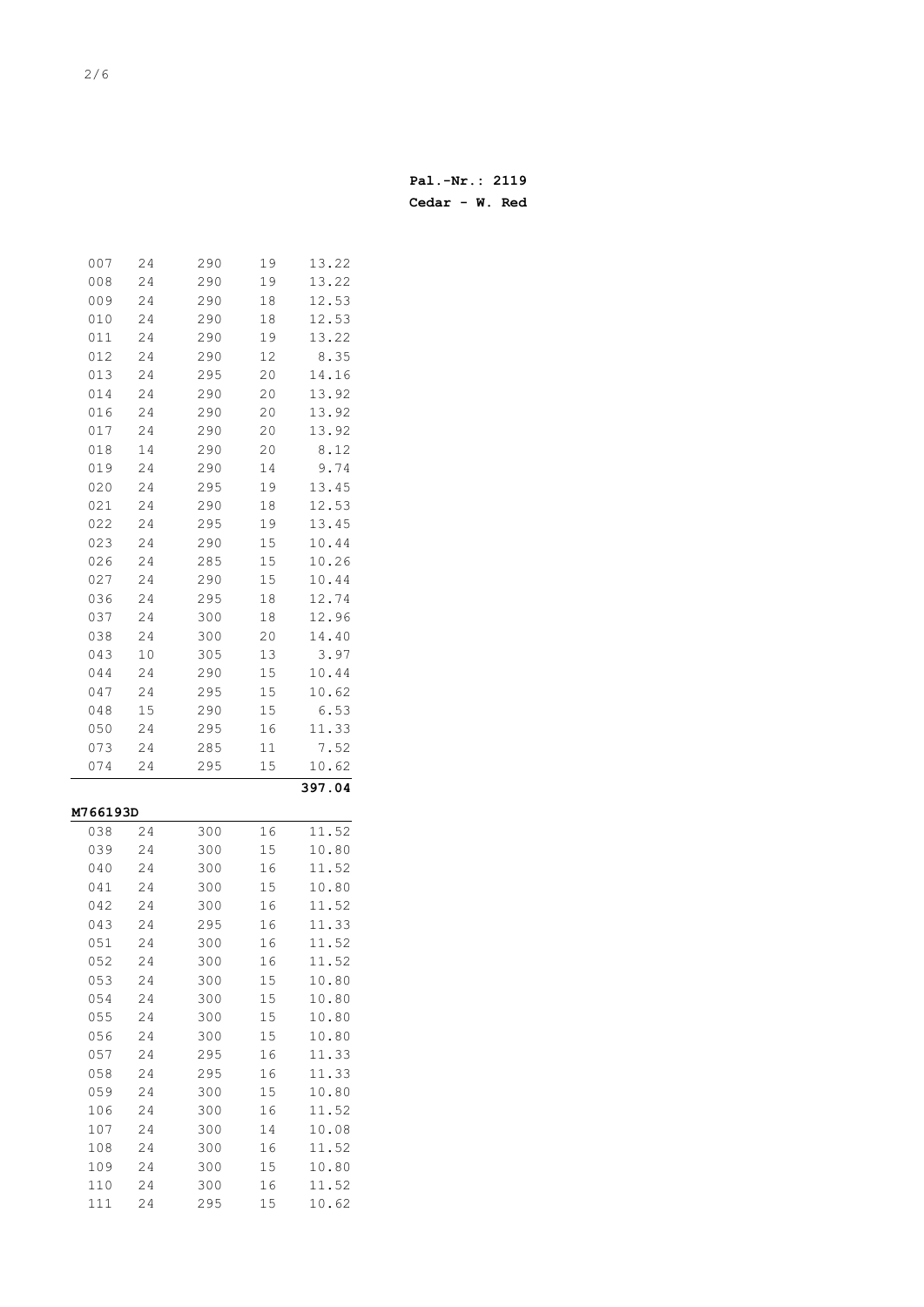| 112        | 24 | 295 | 16     | 11.33          |
|------------|----|-----|--------|----------------|
| 113        | 24 | 295 | 15     | 10.62          |
| 114        | 24 | 300 | 16     | 11.52          |
| 115        | 24 | 295 | 15     | 10.62          |
| 116        | 24 | 300 | 15     | 10.80          |
| 117        | 24 | 300 | 15     | 10.80          |
| 118        | 24 | 300 | 15     | 10.80          |
| 119        | 24 | 310 | 15     | 11.16          |
| 120        | 24 | 300 | 15     | 10.80          |
| 121        | 24 | 300 | 16     | 11.52          |
| 122        | 24 | 300 | 14     | 10.08          |
| 123        | 24 | 300 | 13     | 9.36           |
| 124        | 15 | 300 | 15     | 6.75           |
| 125        | 24 | 300 | 15     | 10.80          |
| 126        | 24 | 300 | 15     | 10.80          |
| 127        | 24 | 300 | 16     | 11.52          |
| 128        | 24 | 300 | 15     | 10.80          |
| 129        | 24 | 295 | 15     | 10.62          |
| 130        | 24 | 300 | 14     | 10.08          |
| 131        | 24 | 295 | 15     | 10.62          |
| 148        | 24 | 300 | 16     | 11.52          |
| 149        | 24 | 300 | 16     | 11.52          |
| 150        | 24 | 300 | 15     | 10.80          |
| 151        | 24 | 300 | 15     | 10.80          |
|            |    |     |        |                |
| 152        | 24 | 300 | 15     | 10.80          |
| 153        | 24 | 300 | 15     | 10.80          |
| 154        | 24 | 300 | 15     | 10.80          |
| 155        | 24 | 300 | 15     | 10.80          |
| 156        | 24 | 300 | 15     | 10.80          |
| 157        | 24 | 300 | 16     | 11.52          |
| 158        | 24 | 270 | 15     | 9.72           |
| 159        | 24 | 300 | 15     | 10.80          |
| 160        | 24 | 300 | 13     | 9.36           |
| 161        | 24 | 300 | 15     | 10.80          |
| 162        | 24 | 300 | 14     | 10.08          |
| 163        | 18 | 295 | 15     | 7.97           |
| 164        | 24 | 300 | 14     | 10.08          |
| 183        | 24 | 300 | $1\,5$ | 10.80          |
| 184        | 22 | 300 | 15     | 9.90           |
| 185        | 24 | 300 | 15     | 10.80          |
| 187        | 24 | 300 | 15     | 10.80          |
| 188        | 24 | 300 | 15     | 10.80          |
| 189        | 24 | 295 | 15     | 10.62          |
| 190        | 28 | 300 | 15     | 12.60          |
| 191        | 24 | 300 | 15     | 10.80          |
|            |    |     |        | 710.74         |
| M766197C   | 24 | 275 |        |                |
| 001<br>002 |    |     | 16     | 10.56<br>10.56 |
| 003        | 24 | 275 | 16     | 9.49           |
|            | 23 | 275 | 15     |                |
| 006        | 24 | 275 | 15     | 9.90           |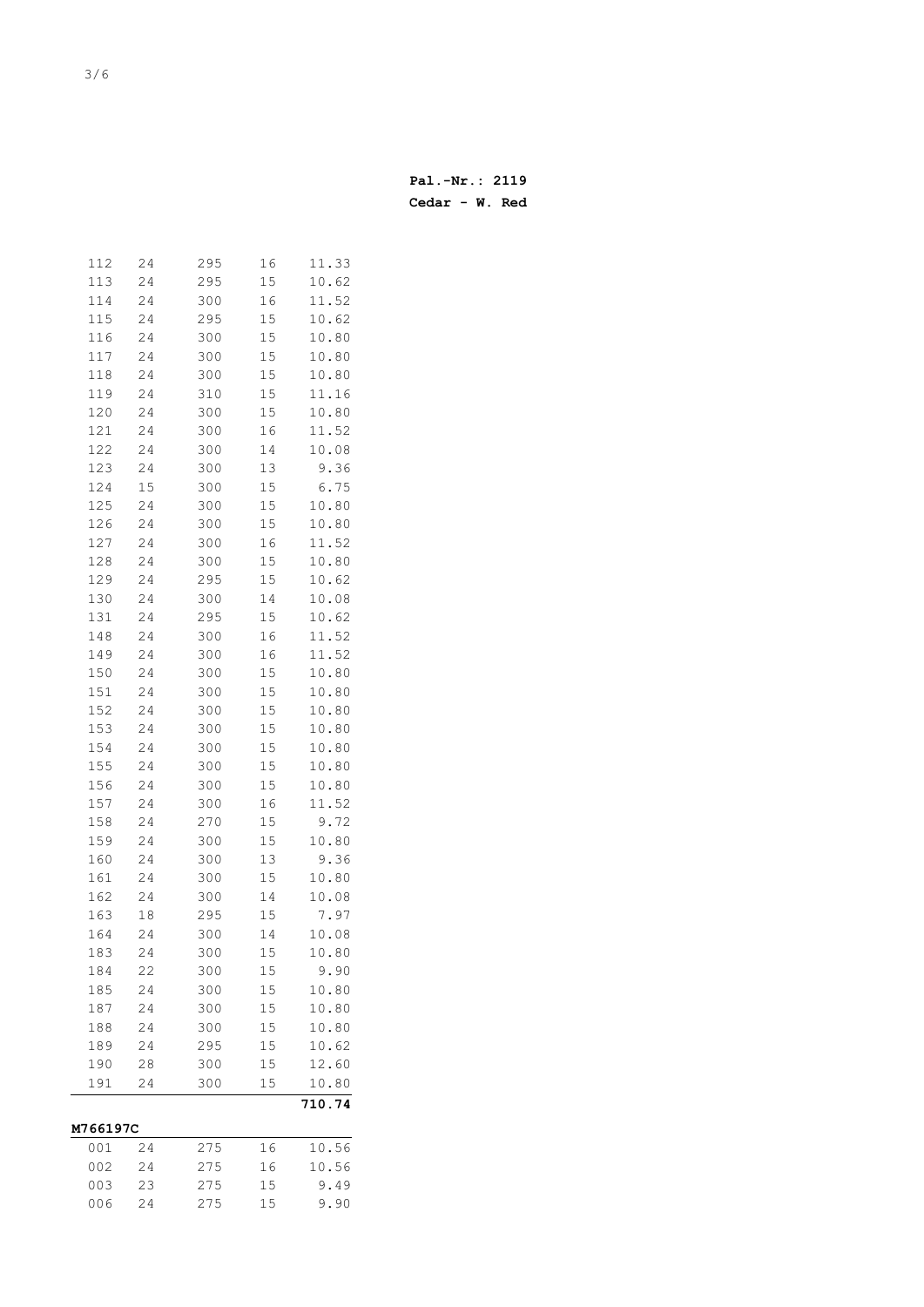| 007                    | 24 | 275 | 15 | 9.90  |
|------------------------|----|-----|----|-------|
| 008                    | 24 | 275 | 15 | 9.90  |
| 010                    | 24 | 275 | 15 | 9.90  |
|                        |    |     |    | 70.21 |
|                        |    |     |    |       |
| <b>M766200F</b><br>174 | 21 | 275 | 15 |       |
|                        |    |     |    | 8.66  |
| 178                    | 24 | 275 | 15 | 9.90  |
| 182                    | 22 | 275 | 15 | 9.08  |
| 183                    | 24 | 275 | 15 | 9.90  |
|                        |    |     |    | 37.54 |
| M766200G               |    |     |    |       |
| 150                    | 24 | 295 | 15 | 10.62 |
| 151                    | 24 | 300 | 16 | 11.52 |
|                        |    |     |    | 22.14 |
| M766200I               |    |     |    |       |
| 166                    | 11 | 295 | 14 | 4.54  |
| 167                    | 24 | 300 | 15 | 10.80 |
| 168                    | 24 | 300 | 15 | 10.80 |
| 169                    | 24 | 300 | 15 | 10.80 |
| 170                    | 24 | 300 | 15 | 10.80 |
| 171                    | 24 | 300 | 15 | 10.80 |
| 172                    | 24 | 295 | 15 | 10.62 |
| 173                    | 24 | 300 | 15 | 10.80 |
| 175                    | 24 | 275 | 15 | 9.90  |
| 176                    | 24 | 275 | 15 | 9.90  |
|                        |    |     |    | 99.76 |
| M766202D               |    |     |    |       |
| 034                    | 24 | 295 | 15 | 10.62 |
| 035                    | 24 | 300 | 16 | 11.52 |
| 036                    | 24 | 300 | 15 | 10.80 |
| 037                    | 24 | 295 | 15 | 10.62 |
| 060                    | 24 | 270 | 15 | 9.72  |
| 061                    | 27 | 270 | 16 | 11.66 |
| 062                    | 24 | 270 | 15 | 9.72  |
| 063                    | 24 | 270 | 15 | 9.72  |
| 071                    | 24 | 290 | 15 | 10.44 |
| 072                    | 28 | 290 | 16 | 12.99 |
| 073                    | 24 | 290 | 16 | 11.14 |
| 074                    | 24 | 290 | 16 | 11.14 |
| 075                    | 24 | 295 | 15 | 10.62 |
| 076                    | 24 | 290 | 16 | 11.14 |
| 116                    | 24 | 300 | 16 | 11.52 |
| 117                    | 24 | 300 | 16 | 11.52 |
| 118                    | 15 | 305 | 16 | 7.32  |
| 119                    | 24 | 300 | 16 | 11.52 |
| 120                    | 24 | 300 | 16 | 11.52 |
| 182                    | 24 | 275 | 15 | 9.90  |
| 183                    | 24 | 275 | 15 | 9.90  |
|                        |    |     |    | 9.90  |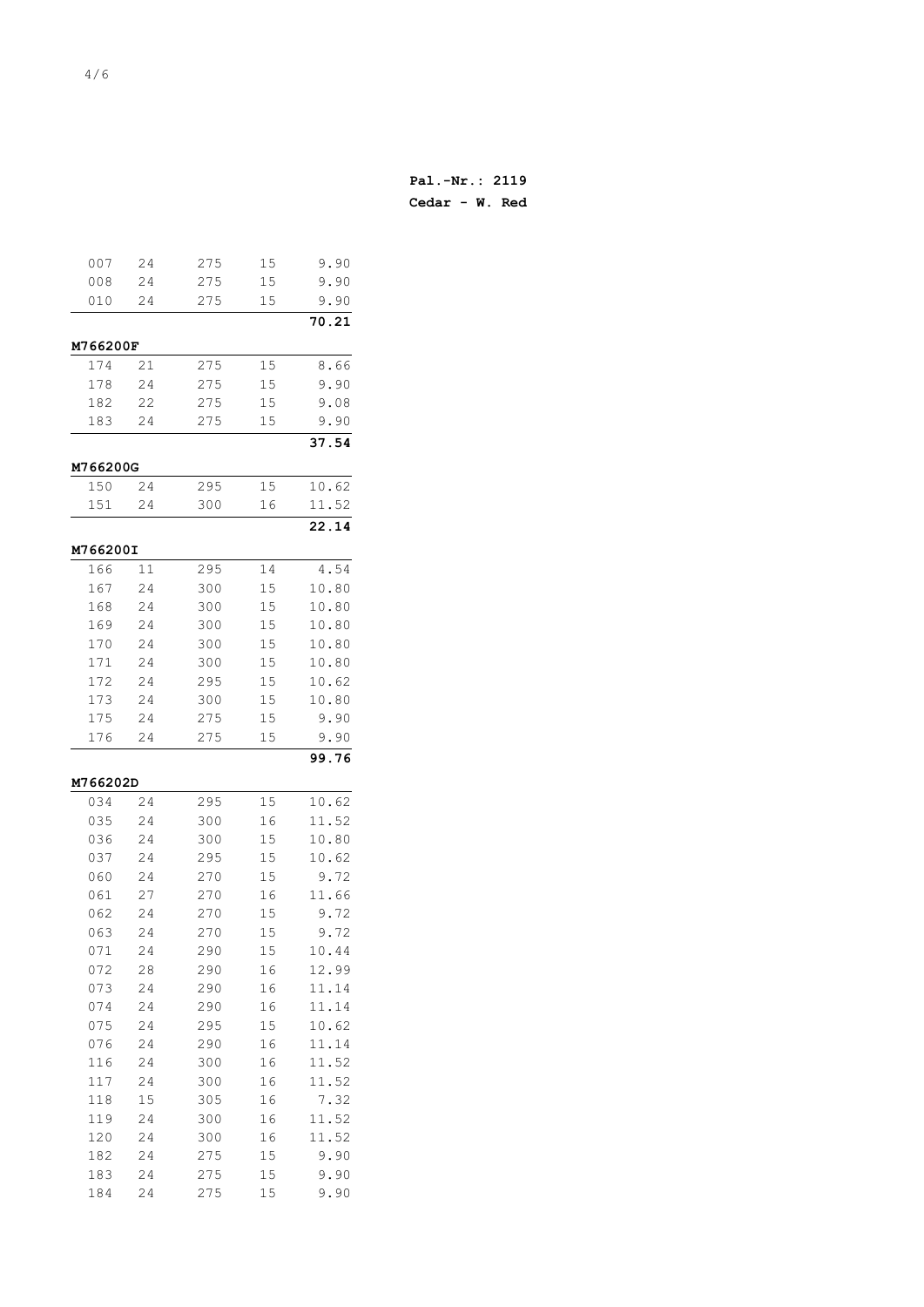| Pal.-Nr.: 2119   |  |  |
|------------------|--|--|
| $Cedar - W. Red$ |  |  |

| 185             | 24 | 275 | 15 | 9.90   |
|-----------------|----|-----|----|--------|
| 203             | 24 | 275 | 15 | 9.90   |
| 204             | 24 | 275 | 15 | 9.90   |
| 205             | 24 | 270 | 15 | 9.72   |
| 206             | 24 | 270 | 15 | 9.72   |
| 207             | 24 | 270 | 15 | 9.72   |
| 227             | 24 | 300 | 14 | 10.08  |
| 228             | 24 | 295 | 15 | 10.62  |
| 229             | 24 | 300 | 15 | 10.80  |
| 230             | 24 | 300 | 15 | 10.80  |
| 231             | 24 | 300 | 15 | 10.80  |
| 232             | 24 | 300 | 15 | 10.80  |
| 233             | 24 | 300 | 15 | 10.80  |
| 234             | 15 | 300 | 15 | 6.75   |
| 235             | 24 | 295 | 16 | 11.33  |
| 236             | 24 | 290 | 15 | 10.44  |
| 237             | 24 | 295 | 15 | 10.62  |
|                 |    |     |    | 407.65 |
| M766204G        |    |     |    |        |
| 059             | 18 | 265 | 15 | 7.16   |
| 060             | 24 | 265 | 15 | 9.54   |
| 061             | 24 | 270 | 15 | 9.72   |
| 062             | 24 | 260 | 15 | 9.36   |
| 063             | 24 | 265 | 15 | 9.54   |
| 064             | 24 | 275 | 15 | 9.90   |
| 065             | 24 | 275 | 15 | 9.90   |
| 066             | 24 | 275 | 15 | 9.90   |
| 067             | 24 | 275 | 15 | 9.90   |
| 068             | 24 | 275 | 15 | 9.90   |
| 069             | 24 | 275 | 15 | 9.90   |
|                 |    |     |    | 104.72 |
| M766208C        |    |     |    |        |
| 181             | 24 | 300 | 31 | 22.32  |
| 182             | 24 | 300 | 30 | 21.60  |
|                 |    |     |    | 43.92  |
| <b>M766210F</b> |    |     |    |        |
| 139             | 24 | 295 | 15 | 10.62  |
| 140             | 24 | 300 | 15 | 10.80  |
| 141             | 24 | 295 | 15 | 10.62  |
| 147             | 24 | 300 | 15 | 10.80  |
|                 |    |     |    | 42.84  |
| M766210H        |    |     |    |        |
| 151             | 32 | 300 | 16 | 15.36  |
| 153             | 24 | 300 | 15 | 10.80  |
| 154             | 24 | 295 | 15 | 10.62  |
| 155             | 24 | 295 | 15 | 10.62  |
| 186             | 24 | 300 | 20 | 14.40  |
|                 |    |     |    | 61.80  |